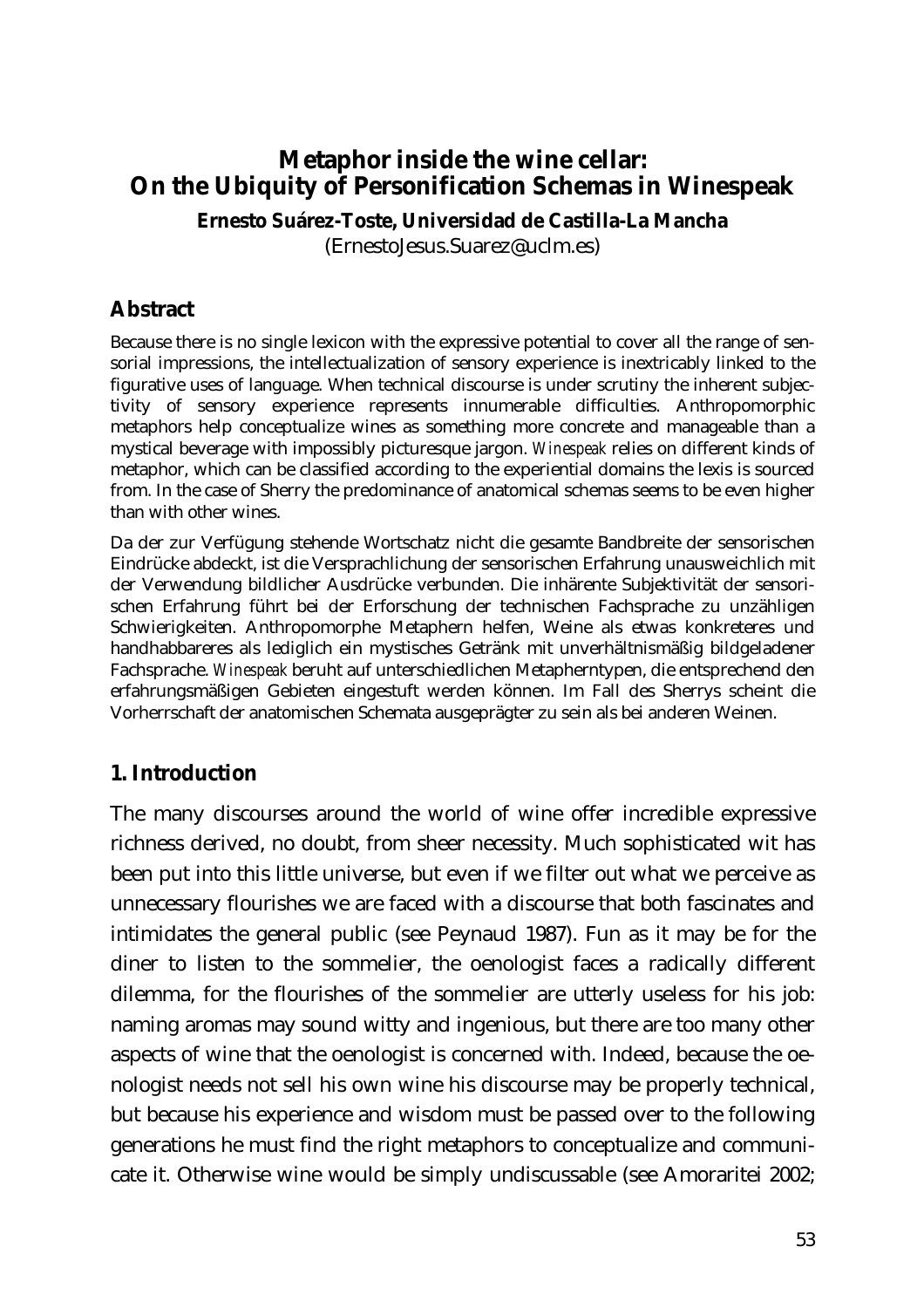Lehrer 1975, 1983, 1992). The incredibly wide range of aromas in wine is probably what attracts most neophytes to this beverage, but because the identification and naming of aromas in a wine is mainly a matter of experience and memory, the use of metaphors is particularly important in the description of a wine's texture (see Gawel 1997; Gawel/Oberholster 2001; Lawless 1984; and especially Nedlinko 2006). Once in the mouth wine transmits different impressions: the most immediate of these is temperature, of course, but more importantly we perceive a series of tactile impressions depending on taste as well as other less simple parameters. These include volume, weight, mouthfeel, and length. It is a traditional fault to use the generic term "taste" loosely to encompass too many aspects, and hence the gross simplification "taste" has become synonymous with "everything that takes place inside the mouth." Actually taste is the most basic element here: sweet, sour, acid, salt; and many of the sensations we popularly call flavors are simply aromas. So how do we move from this familiar territory into the world of "iron wall of tannin," "extremely long," "caressing and round," "assertive and sexy," "hot," or "closed"? In order for a wine to deserve these adjectives we must first assume that they point to different figurative schemas and thus refer to wine as a living creature, a jewel, a building, or a tissue, to name but a few of the metaphorical schemas underlying lexis used to discuss it (see Hughson/Boakes 2001; Solomon 1997). These schemas point to the existence of asymmetrical mappings across two domains, and in our case include among others A WINE IS A BUILDING, A WINE IS A PIECE OF CLOTH, and conspicuously the one I shall claim is ubiquitous A WINE IS A PERSON (which is but a part of the much more comprehensive primary schema WINES ARE DISCRETE LIVING ORGANISMS). I use a concept and formalization of metaphor taken from Lakoff /Johnson's 1980 *Metaphors We Live By*, and Lakoff/Turner's 1989 *More than Cool Reason*. While conceptual metaphors may refer to the wine itself, these are often expanded endlessly to cover other, more specific aspects (its color, its tannin, etc). Moreover, synaesthetically motivated metaphors (normally derived from the sense of touch, sight, and sound) are also recurrently used to express (the subjective perception of) specific parameters such as body, alcohol, acidity, etc. But if there is one inescapable schema in this context, that is surely anthropomorphic metaphor.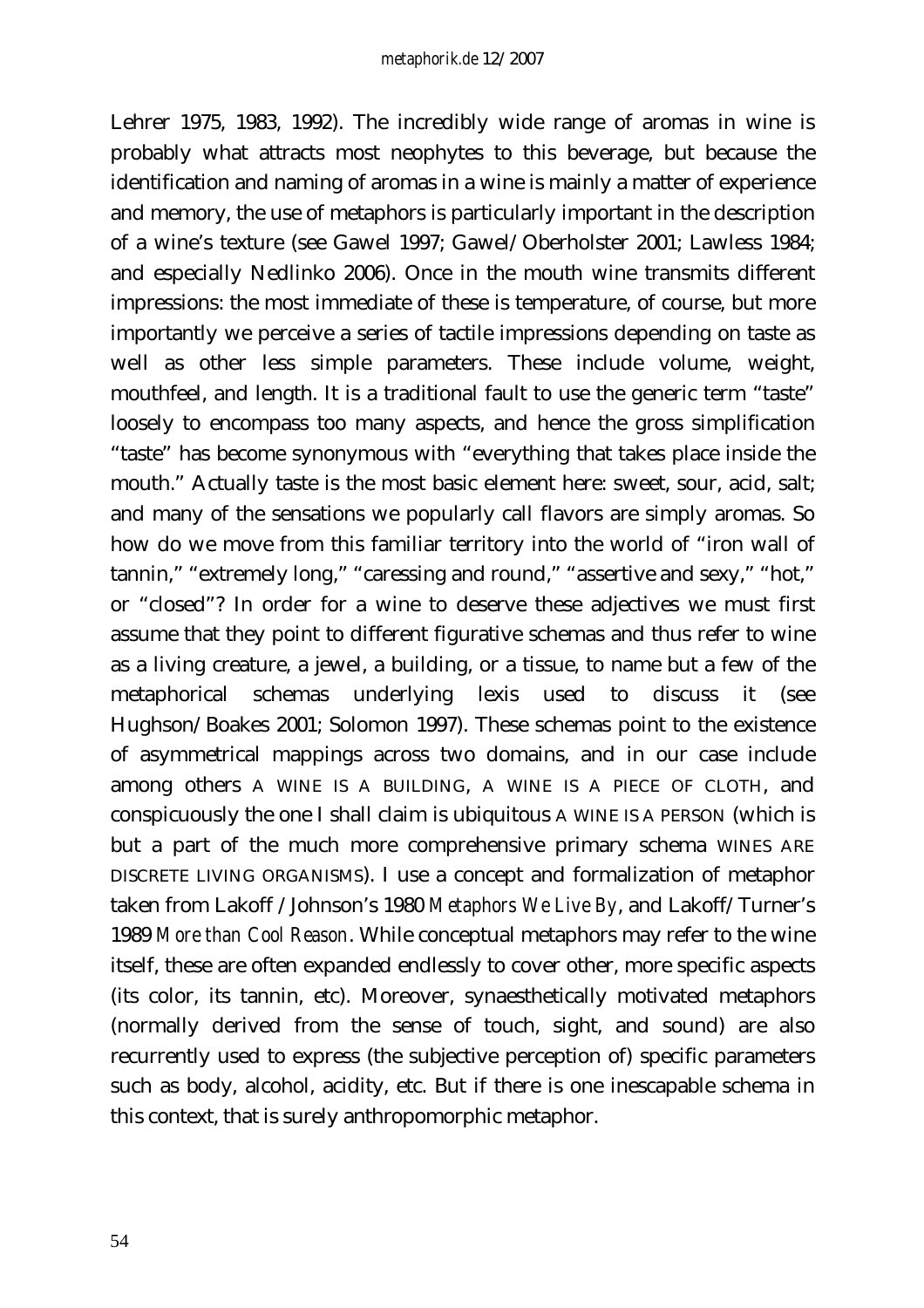# **2. Methodology**

This paper studies the recurrent use of anthropomorphic metaphor and focuses on a very specific type of wine production with extremely unusual requirements. The production of the Sherry styles called *fino* and *manzanilla* demands the development of a layer of yeast (called *flor*) on the surface of the wine that isolates it from the air inside the butt (in fact it feeds on oxygen as well as on glycerin, alcohol, and other wine components) and preserves the wine from oxidation, while simultaneously imparting a unique character to it. I shall then concentrate on the misunderstandings derived from the explanation of this process to a British layman. The discursive implication seems to be that the purely scientific jargon, in its aseptic coldness, triggered the "wrong" (i.e., perfectly consequent but undesirable) linguistic realization of the A WINE IS A PERSON metaphor and exposed the dangers of using a strictly technological discourse in front of potential consumers who decidedly need to be offered the prettified version, where the "right" metaphors and the discourse of miracle and mystique are emphasized.

I draw here upon the—preliminary—results of a research project devoted to exploring metaphorical language in *winespeak* and, more specifically, in the description and evaluation of wines as articulated in the genre of the tasting note (evaluative texts aimed at the promotion of wine for a general audience). For these purposes we have built a text corpus consisting of 12,000 tasting notes drawn from the most authoritative British and American publications: *Decanter*, *Wine Enthusiast*, *Wine Spectator*, *The Wine Advocate*, *Wine News*, *The Wine Pages*, and *The Wine Anorak*. These reviews have been deliberately chosen at random, although we were particularly concerned with having wines from as many diverse varieties and wine-producing regions as possible represented in the corpus, since an assortment of climates, vintages, varieties, and styles, may indeed produce wines as different as to demand different realizations of the schemas mentioned. We were also interested in an analyst-centered approach to metaphor (Low 1999) insofar as whether the wine community regards its jargon as metaphorical or not is not the subject of this specific paper.

Though having to decide what is being used metaphorically and what not is hard enough, beyond the identification of such metaphors lies the task of classifying them according to coherent parameters. In this case we have applied the methodology used previously by Caballero (2006) and classified them ini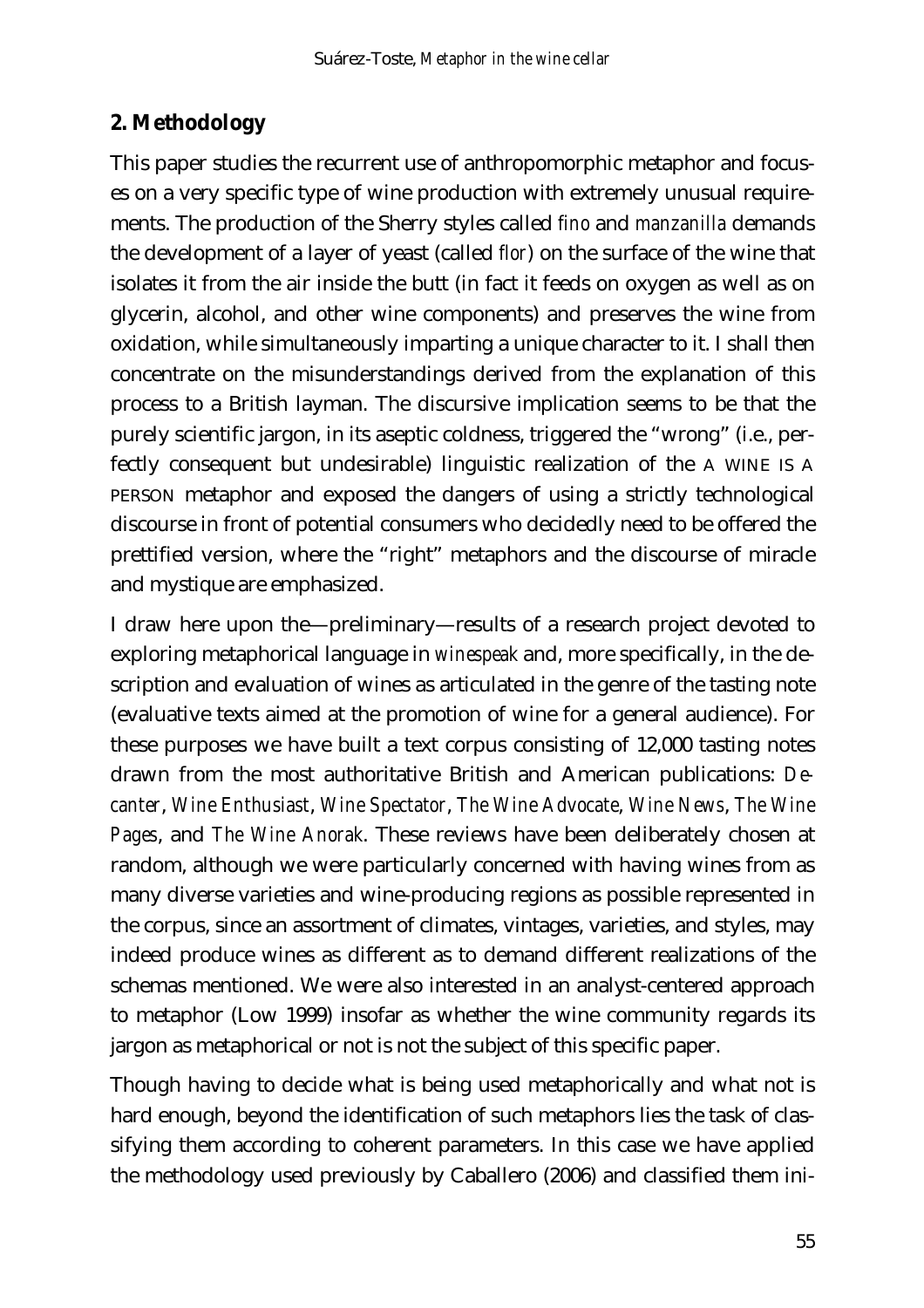tially on the basis of the experiential domains where the lexis seems to originate—the source domains—namely architecture, physiology, anatomy, textiles, among others, while it is no less true that some other instantiations also appear to be synaesthetically motivated and therefore termed cross-modal or inter-sensory metaphors (Ramachandran & Hubbard 2001), intersense metaphors (Yu 2003), or, simply, synaesthetic metaphors (Day 1996).

#### **3. Anthropomorphic metaphor in wine tasting notes**

Corpus data confirms the pervasive presence of figurative language in the description and assessment of wine. But while Lakoff/Johnson (1980) proposed that figurative language comes into play in order to help articulate the abstract in terms of the concrete (e.g.: LOVE IS A JOURNEY), in wine assessment the properties that demand the use of figurative language are often basic physical ones, such as acidity (e.g.: ACIDITY IS LIGHT). It is not as if acidity could be called an abstract property per se, but it is not reliably measurable by the human palate, and therefore we must resort to figurative expressions sourced from everyday—if at times rather far-fetched—language. It is nonetheless extremely odd that concrete physical properties should demand the use of others sometimes not even equally concrete. A case in point is the recurrence of (to a great extent more abstract) personification: most newcomers experience trouble understanding the meaning of such terms as *masculine/feminine*, *shy*, *intellectual*, *diffident*, *sexy*, *demure*, *extroverted*, *restrained*, etc. because they are complex terms when applied to (complex) human beings and therefore what gets mapped and what not is not always clear.

Within the figurative repertoire of wine critics most language portrays wines as discrete living organisms (plants, animals or human beings), manufactured entities such as cloth, musical pieces, buildings, and three-dimensional, geometrical bodies, each of which foregrounds only certain aspects of the wine under scrutiny. Among the plethora of examples that we use on a daily basis, the following are particularly illustrative. It is interesting that two or more metaphorical schemas are not mutually exclusive, to the point that it is common to see several of them coexisting peacefully, and complementing each other even within very short texts:

(1) This has a sweet and savoury nose, with pears, herbs and Chenin damp straw notes. It's quite complex. It smells a bit sweet. The palate is com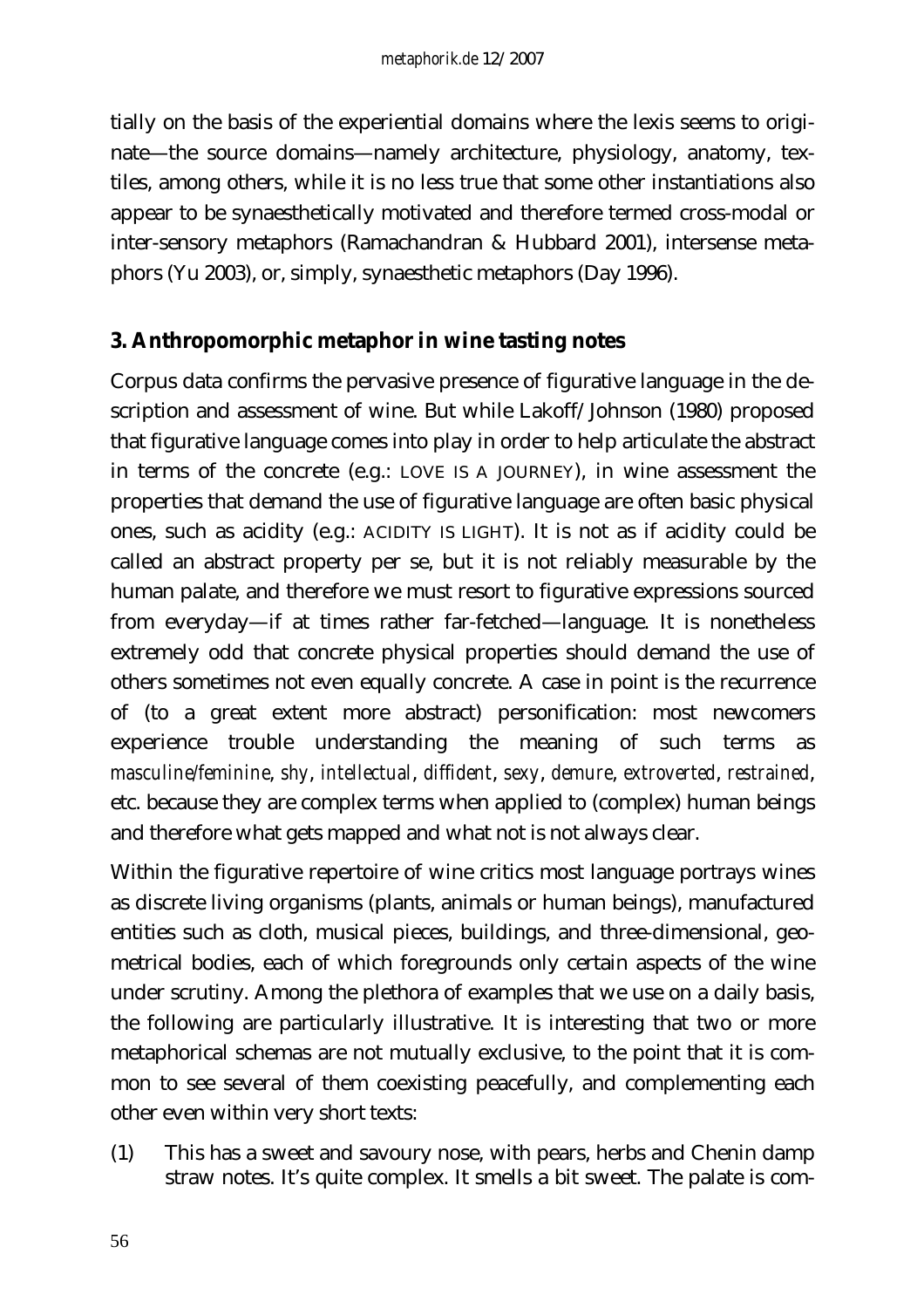plex and intense, with an unusual texture: it is a little *soft* and *flat* in the middle but then there's an acid *kick* giving it *life* and *definition*. It almost has a cidery *character*. There's amazing length and real separation of flavours. There's a bit of marmaladey, citrus sweetness that suggests a bit of botrytis. It's a wine that is hard to pin down; it's continually changing and showing different *facets*. Excellent. [AK W1]

(2) […] the 2001 Batard-Montrachet offers a thick, dense aromatic profile of toasted white and yellow fruits. This rich, corpulent offering reveals lush layers of chewy buttered popcorn flavors. *Medium*-*bodied* and *extroverted*, this is a *street-walker* of a wine, making up for its lack of *class* and *refinement* with its well-rounded, *sexually-charged assets*. Projected *maturity*: now-2009. [RP W552]

An essential set of expressions draws upon the domain of physiology, which is far from surprising since wine is a mutable substance: this grape juice changes considerably along its *life* inside both oak casks and bottles (during its *breeding* or *ageing*) as well as during the ceremony of service, especially while letting it *breathe* as it *sits* in the glass. The relevance of this schema lies not only on the number of different instantiations, but also in their recurrence and widespread generalization, irrespective of which writers/critics/consumers are speaking. Accordingly, wines are described as living organisms that can *be born*, *fleshen out*, *get rid of [their] puppy fat*, *mature* and *age*, *grow tired*, *thin out*, and, finally, *die*. (Development of these schemas reaches the point where the drinking of a wine in a premature stage of development is often—informally—condemned as *infanticide*). The following tasting notes are illustrative of this point:

- (3) This dramatic wine is dark, *young* and closed. It opens with a flourish of black cherry and currant aromas conjoined with the smoky vanillins of oak, but it hasn't all *come together*. Yet it impresses with its sheer flashy depth. Give this *puppy* a few years to *knit together*. It is a very, very good wine. [WE R1000]
- (4) Lovely toasty notes on the nose here, a nice mineral and smoky *maturity*, and still very good, pure fruit. The palate has a full, lush, very rich palate that is thick and unctuous, with fabulous nectarine juice fruit and a grapey sweetness. Terrific balance here, with a lovely pear acidity and a deal of juicy, thick fruit. Fine acid balance, and really no sign of decay or *tiredness* despite not being from a top vintage. [WP W376]

Another set of expressions focuses on the structural properties of wines, and usually draws upon the domains of anatomy and architecture: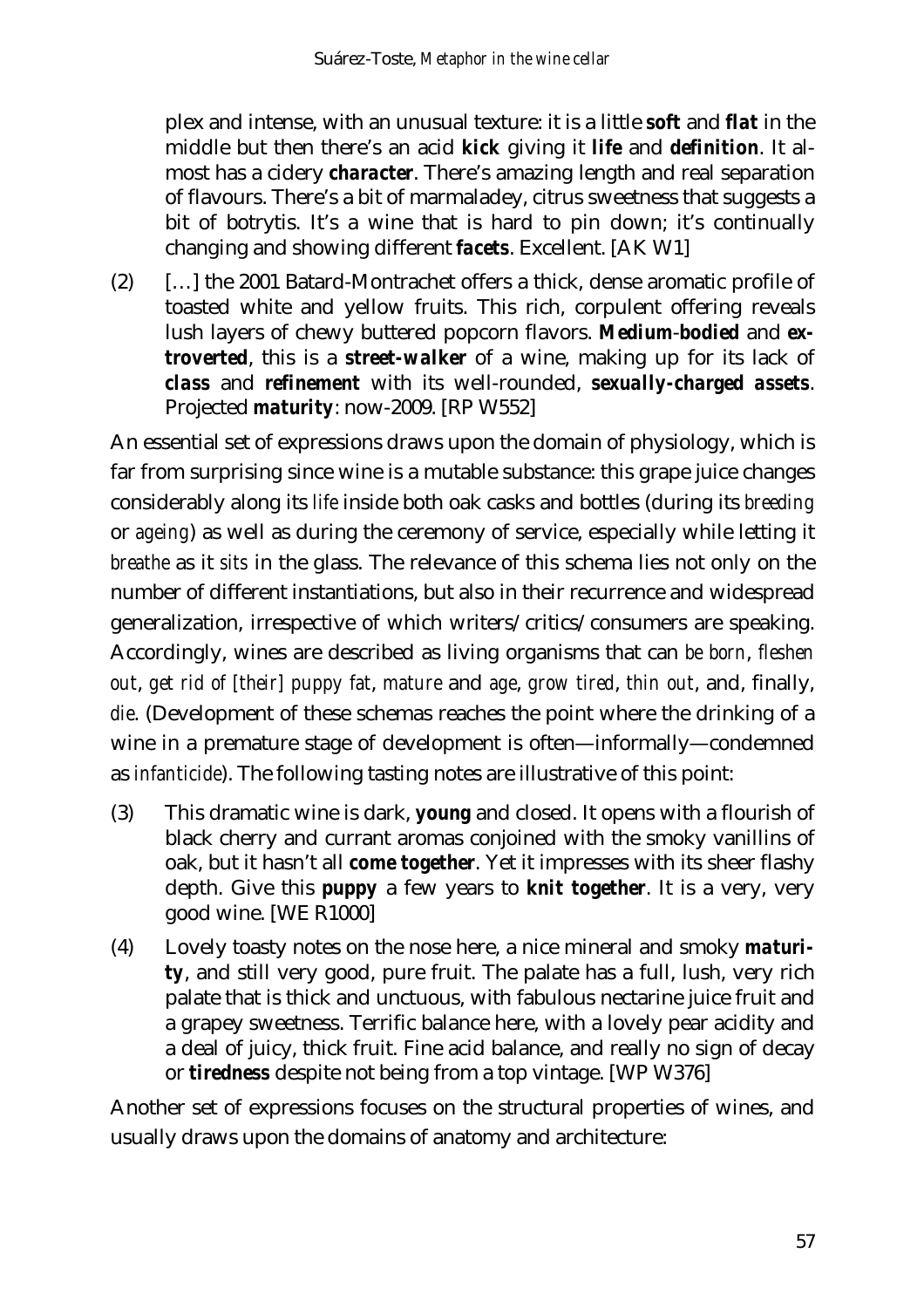- (5) The *big*, bold, and sultry 2001 Chevalier-Montrachet is a highly *expressive*, *fleshy*, supple wine packed with spices, pears, and minerals. This white chocolate, truffle, cream, and spice-scented beauty is medium*bodied*, concentrated, and *sexy*. Projected maturity: now-2010. [RP W443]
- (6) A magnificent *edifice* of a wine, elegant and refined in structure but dripping with flavour -a virtual *cascade* of plum, black cherry, blackberry, anise, pepper and exotic spices that lingers on the finish; this just doesn't quit. Best after 2002. 780 cases imported. [WS R459]
- (7) Fantastic modern Chianti! Young but already exuding powerful berry fruit along with loads of cigar box and other attractive spices. The present tense of this wine is all about *layered*, climbing complexity. Its future is all but ensured, with its *tight core*, *solid wall of tannins* and a deep, black cherry finish that lasts a good two minutes. [WE R781]
- (8) A beguiling combination of rich, almost decadent flavors on an upright frame that has a nicely buried *backbone* of acidity and tannin. Nothing is obstrusive, everything is in graceful balance, leaving an ultimate impression of both *muscle* and *flesh*. Best after 2002. [WS R107]

If we narrow this down to the lexis that instantiates the anthropomorphic metaphor we find that the combination—as perceived in the mouth—of alcohol, acids and tannin in a red wine is commonly labeled as its *body*, and the tannins (or acids in certain cases) supporting it as its *backbone* or *spine*. As a consequence of this anthropomorphic view of wine, it is far from surprising to find different wine components referred to as its *nose*, *palate*, or *legs* (sometimes also named *tears*)*.* These are often metonymically motivated (see Panther/Radden 1999; Radden/Kövecses 1999). Other frequent terms instantiating this anatomical schema are *big-bodied*, *robust*, *fleshy*, *backbone*, *sinewy*, *long-limbed*, *fat*, *flabby*, *broad-shouldered*, *lean*, or *disjointed*. Yet other terms point to the 'kinship' relationships among wines (e.g. *clone*, *pedigree*, *sister*, *mate*, *sibling* or *peer*). By way of illustration, consider the following example:

(9) [A certain wine of the 2001 vintage] does not possess the *muscle*, volume, or weight of the 2000, but it is a beautifully etched, elegant, intensely mineral wine offering hints of white flowers, citrus oils, and earth in its dense, *full*-*bodied*, chewy *personality*. Like its older *sibling*, it will be delicious in its first 3-4 years *of life*, then close down, to reemerge 10-12 years later. [RP W320]

While the description of a wine's structure often relies on anatomical lexis, the overall evaluation of the wine is usually dependent on personification: the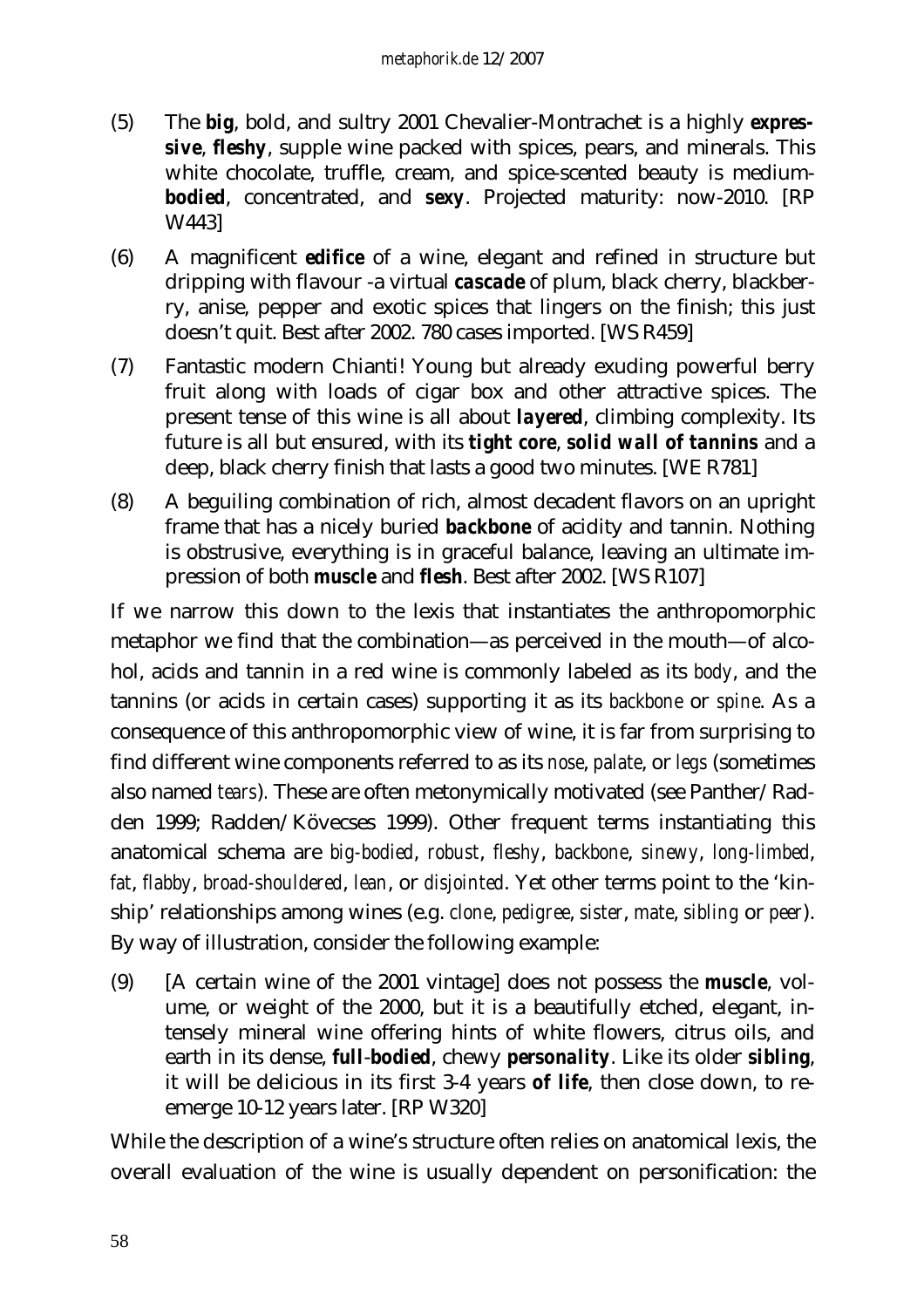wine's *personality* is evaluated by means of adjectives prototypically used in the qualification of human beings (e.g., *brooding*, *friendly*, *sexy*, *voluptuous, boisterous*, *assertive*, *sensitive*, *demure*, *shy*, or *expressive*). The diversity of terms used to express (attributed) personality traits of wine is impossible to predict by the layman, and much of the farfetchedness of the genre lies precisely here. Most people consider most of these attributes extremely subjective ones, and it is both curious and frustrating that any one should resort precisely to this grey area in the vicinity of morality in order to transmit anything with precision, but at the same time it speaks of the extent to which personification is—for those inside the discourse—deeply buried in winespeak:

(10) Fermented in 85% new oak and matured in barrel for 18 months. A light yellow colour, this has a *complex*, *restrained* nose with nutty, creamy *character*. Delicious rich, savoury palate is quite *elegant* with some citrus notes. Impressive and quite *classy*, but expensive. Very good/excellent. [AK W601]

#### *The case of sherry*

The sherry style known as Manzanilla is only possible in the coastal town of Sanlúcar de Barrameda, where the climactic conditions favor the growth of *flor*. The ageing process demands that after fortification from 12% to 15% ABV (alcohol by volume) the wine is aged in butts. Those butts are deliberately not filled to the top of their capacity, to allow room for air. Instead of oxidizing the surface of the wine develops a thick layer of yeast which not only prevents contact between the wine and oxygen, but also flourishes in a frenzy of activity. For their survival these yeast consume alcohol, glycerol, oxygen and acetic acid, among other components. This *flor* is extremely fragile, and only survives in very specific conditions of temperature, humidity, alcoholic concentration, and availability of oxygen. If any of these variables fails the *flor* inevitably dies. That is why every butt is periodically refreshed with small amounts of younger wine (replacing in turn each extraction destined to be bottled or to refill other butts, in what is called the *solera* system). As the wine is transferred from one row of butt to another it ages. These rows are therefore called, very appropriately, *criaderas* ('nurseries'). The effect of *flor* is nothing short of miraculous, transforming (sometimes after seven or more years) a fairly neutral wine into a unique product of almost impossible organoleptic properties.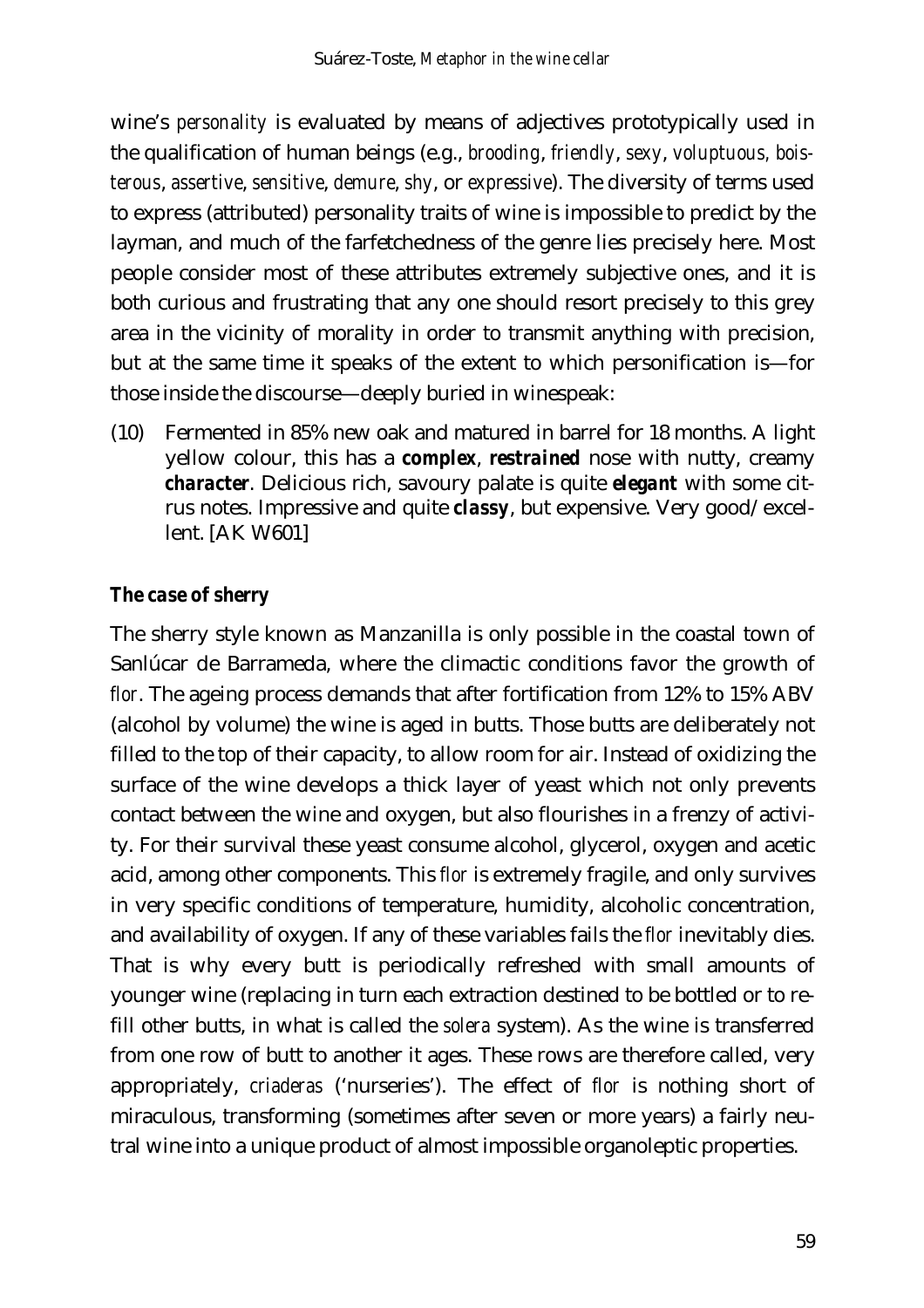Vinoble is the biannual fair of sweet and fortified wines celebrated in Jerez. In the 2004 edition of this fair a bodega wanted to display the didactic glass-bottomed butt for visitors to see the thick layer of *flor*, but even the short trip inland to Jerez would have been disastrous for the butt, so they had a round TFT screen custom-shaped to fit in the bottom of an empty butt. The screen displayed the well-known image of the *veil of flor* and soon became a tourist attraction. One such tourist approached us and inquired about the nature of the image. I provided an explanation in the line of what you have just read. Seeing the sediment at the bottom of the butt he also wondered what it was composed of. "The dead yeasts simply sink to the bottom" was my answer. "So this is a bit like the wine's dandruff?" he whispered, moderately embarrassed by his daring imagination.

I am very much afraid that his realization of the WINE IS A HUMAN BEING metaphor is impeccable. Pejorative to the point of disgusting it sure is, but also accurate. In fact in my mini explanation I cannot have conveyed to what point this metaphor is exacerbated in the context of the Sherry area. Anthropomorphism in the description of wines is particularly conspicuous there, and carried to a hairsplitting extreme where the supposedly more delicate manzanillas are given female names (*Aurora, La Pepa, La Gitana, Gabriela, Charito, La Cigarrera, La Goya, Macarena*) in opposition to finos, which often receive male names (*Marinero, San Patricio, César, Tío Pepe, Tío Mateo,* and most illustratively *Don Fino*). Moreover, the architectural term *fortified* translates into Spanish as *generoso* ['generous'], yet another instance of personification, related here to alcoholic content. Along the same lines, if a manzanilla, fino or amontillado is not aged enough time under *flor*, it is not sufficiently exposed to its drying, glycerol-eating effect and therefore ends up having too much body. In this context that extra body translates as something negative, which in Spanish is called *gordura* [literally a 'fatness' or 'plumpness' best described in English as 'vinosity'] in the most anatomical sense of the term. The opposite quality—however—would be *finura* ['finesse'], while *delgado*, ['thin'] is not considered a compliment. When a wine has lost its freshness it is commonly referred to as *cansado* ['tired'] or even *desmayado* [a wine that has 'suffered a faint']. Back to the properly technical jargon (winemaking rather than tasting), the technical term to refer to the process of fortification (the addition of alcohol, and incidentally an architectural term also in French: *fortifié*) is in Spanish *encabezado*, taken from the anatomical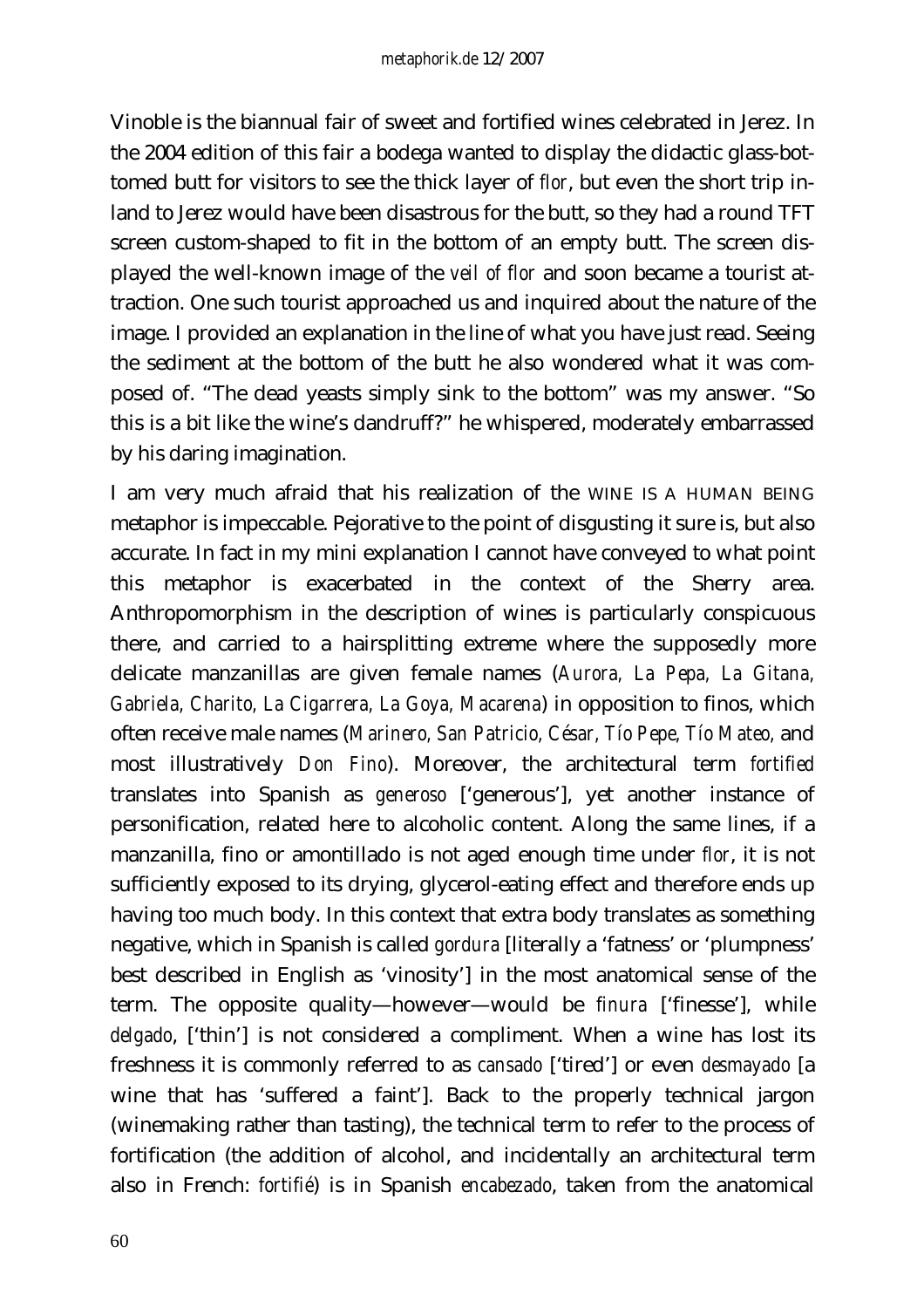*cabeza* ['head']. This 'addition of head' to the wine emphasizes the identification (conceptualization) of alcohol as spirit. A similar expression (*cabeceo*) refers to the process of blending the different wines. If wine has a head, one should not be very surprised to discover it also suffers from dandruff. This eschatology is far from unusual in the (Spanish) wine world, unflattering as the realizations may sound: Alejandro Fernández, celebrated producer of Tinto Pesquera, once said "Wine is a living creature, and so it pees and poops."

In fact sediment is a much-desired element in many winemaking practices. In Champagne production it is essential because the self-consumption of the yeast (autolysis) must take part inside the bottle, and so the dead cells sink to the bottom of the bottle (which rests slanted on its side). In the making of white Burgundy the wine is often aged on its *lees* (the noble term for this "dandruff") and their periodical stirring is known as *battonage*. It provides the wine with extra complexity and many of the world's greatest and most expensive wines rely on this treatment. But essentially it *is* "dandruff" in all these examples. What is striking is that the British tourist should have chosen precisely the dead *flor* cells to develop the anthropomorphic metaphor. It is of course possible that seeing the butt cut across—which is normally not an available sight in Burgundy—helped him in this odd instantiation. But the champagne bottle prior to disgorgement is usually shown for didactic purposes almost everywhere, as the production of sparkling wines using the *méthode champenoise* is extended nowadays all over the (wine producing) world.

#### **4. Conclusions**

The ubiquity of anthropomorphic schemas in winespeak (cf. examples 2-5 and 8-10) is all the more exacerbated in the language of Sherry (we are presently exploring whether this can be applied to the Spanish wine world at large, as a cultural trait). This is perceptible to the point that the average layman, abruptly exposed to this language, identified this feature and expanded this schema to produce his own—extremely original—instantiation. The dandruff anecdote alone, as described in section 3.1) has no more experimental validity than its own weight, but interpreted in the context provided by our 12,000-tastingnote-strong corpus it certainly provides an illuminating point of view about how primeval and influential this schema can prove in the conceptualization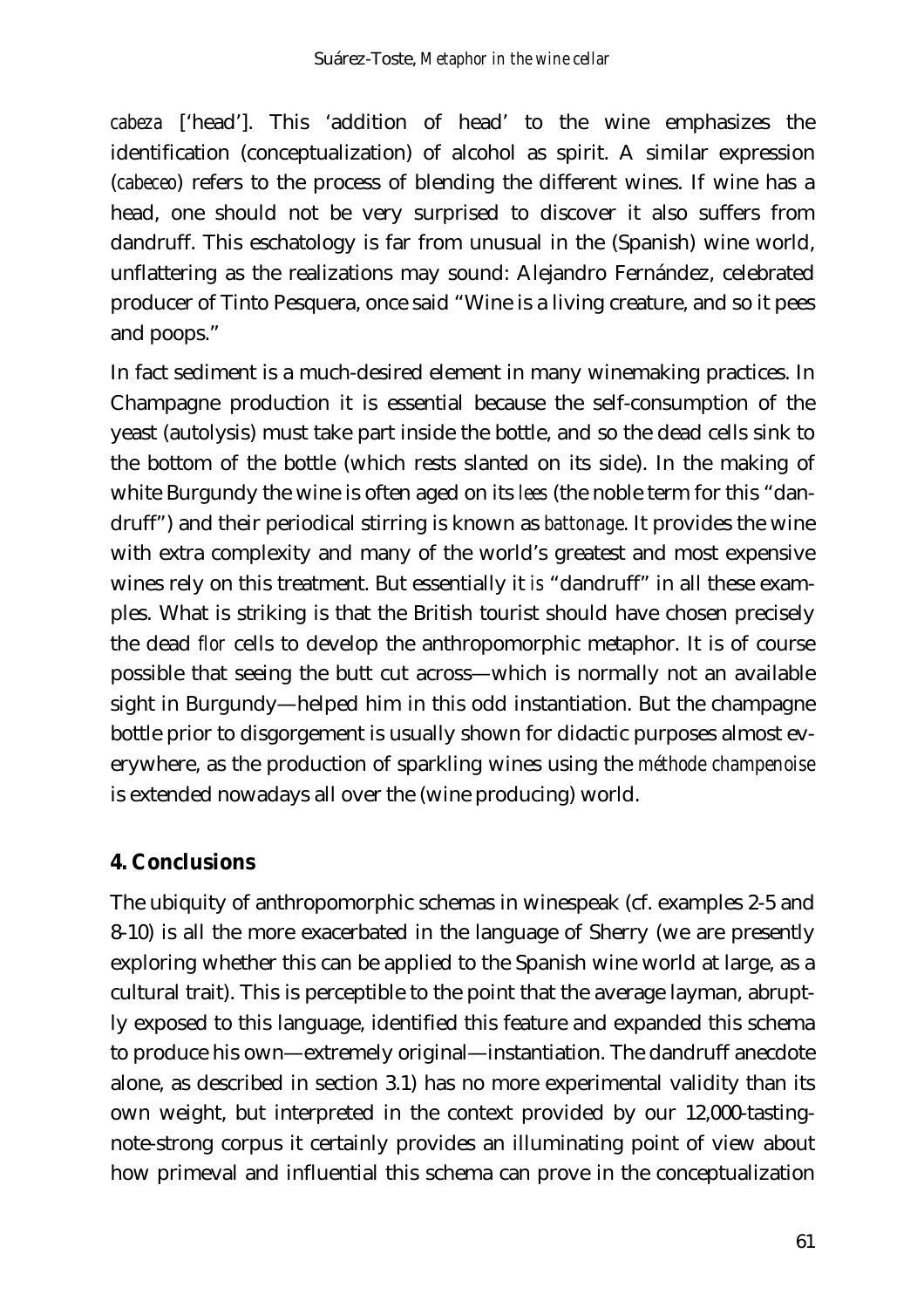of wine even by the newcomer. On the discursive level this was a disastrous development of the personification schema: from the point of view of promotional language the image is disgusting and much to be avoided, and in the future the spokespeople for all these wine regions should bear in mind the potential dangers of these personifications.

### **Corpus**

Corpus references follow a basic documentation pattern: source initials (RP for Robert Parker of *The Wine Advocate*, WS for *Wine Spectator*, AK for *Wine Anorak*, etc.), followed by **R** or **W** for R[ed] or W[hite], plus corpus number of tasting note within each type (1 to 1000 of each). Thus [RP W552] refers to white wine number 552 of the tasting notes extracted from *The Wine Advocate*. Because the data have been sourced from the online versions of these publications (some of them only available by subscription) it is virtually impossible to document each example without revealing the identity of the wine at issue, thus probably incurring in copyright liability.

Decanter: http://www.decanter.com/ The Wine Advocate: http://www.erobertparker.com/ The Wine Pages: http://www.wine-pages.com/ WineAnorak: http://www.wineanorak.com/ Wine Enthusiast Magazine: http://www.winemag.com/homepage/index.asp Wine News: http://www.thewinenews.com/ Wine Spectator: http://www.winespectator.com/Wine/Home/

## **References**

- Amoraritei, L. (2002) : "La métaphore en Oenologie", in: *metaphorik.de* 3, 1-12. [http://www.metaphorik.de/03/amoraritei.htm]
- Caballero, R. (2006): *Re-viewing space. Figurative language in architects' assessment of built space*. Berlin & New York, Mouton de Gruyter.
- Day, S. (1996): "Synaesthesia and synaesthetic metaphors", in: *Psyche* 2 (32). [http://psyche.cs.monash.edu.au/v2/psyche-2-32-day.html]
- Gawel, R. (1997): "The use of language by trained and untrained wine tasters", in: *Journal of Sensory Studies* 12, 267-284.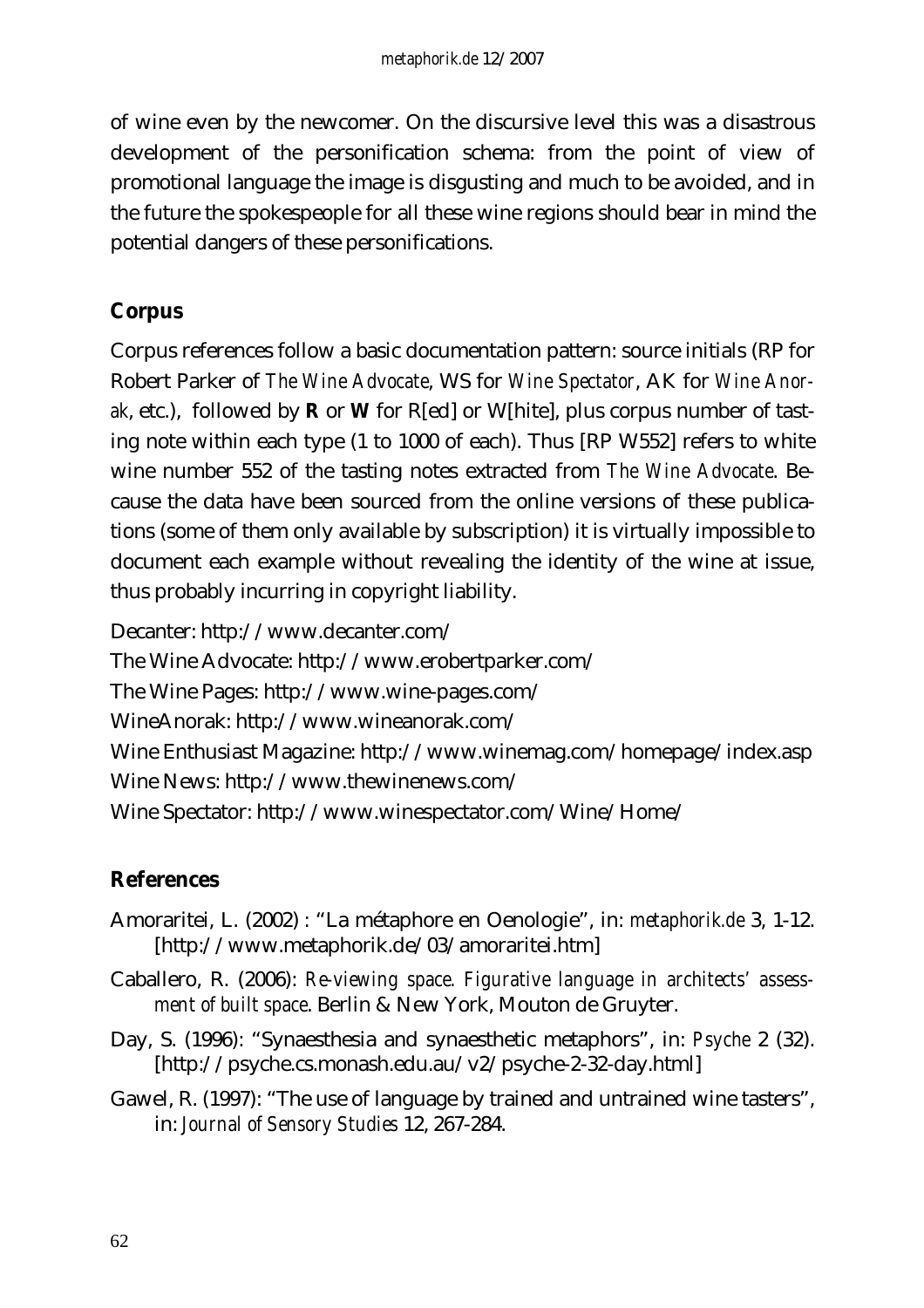- Gawel, R./Oberholster, A. (2001): *A mouth-feel wheel: Terminology for communicating the mouth-feel characteristics of red wine*. Adelaida: Department of Horticulture, Viticulture and Oenology, University of Adelaide.
- Hughson, A./Boakes, R. (2001): "Perceptual and cognitive aspects of wine tasting expertise", in: *Australian Journal of Psychology* 53, 103-108.
- Lawless, H. (1984): "Flavour description of white wine by expert and non-expert wine consumers", in: *Journal of Food Science* 49, 120-123.
- Lehrer, A. (1975): "Talking about wine", in: *Language*, 51 (4), 901-923.
- Lehrer, A. (1983): *Wine and conversation*. Bloomington: Indiana University Press.
- Lehrer, A. (1992): "Wine vocabulary and wine description", in: *Verbatim: The Language Quarterly* 18 (3), 13-15.
- Low, G. (1999): "Validating metaphor research projects", in: L. Cameron & G. Low (Eds.): *Researching and applying metaphor* (pp. 48-65). Cambridge: Cambridge University Press.
- Nedlinko, A. (2006): "Viticulture and winemaking terminology and terminography", in: *Terminology* 12 (1), 137-164.
- Panther, K.-U/Radden, G. (Eds.): (1999). *Metonymy in language and thought*. Amsterdam & Philadelphia: John Benjamins.
- Peynaud, E. (1987): *The taste of wine*. London: Macdonald Orbis.
- Radden, G./Kövecses, Z. (1999). "Towards a theory of metonymy", in: K.-U. Panther & G. Radden (Eds.), 17-59.
- Ramachandran, V./Hubbard, E. (2001). "Synaesthesia –A window into perception, thought and language", in: *Journal of Consciousness Studies* 8 (12), 3- 34.
- Solomon, G. (1997). "Conceptual change and wine expertise," in: *The Journal of the Learning Sciences* 6, 41-60.
- Yu, N. (2003). "Synesthetic metaphor: A cognitive perspective", in: *Journal of Literary Semantics* 32, 19-34.